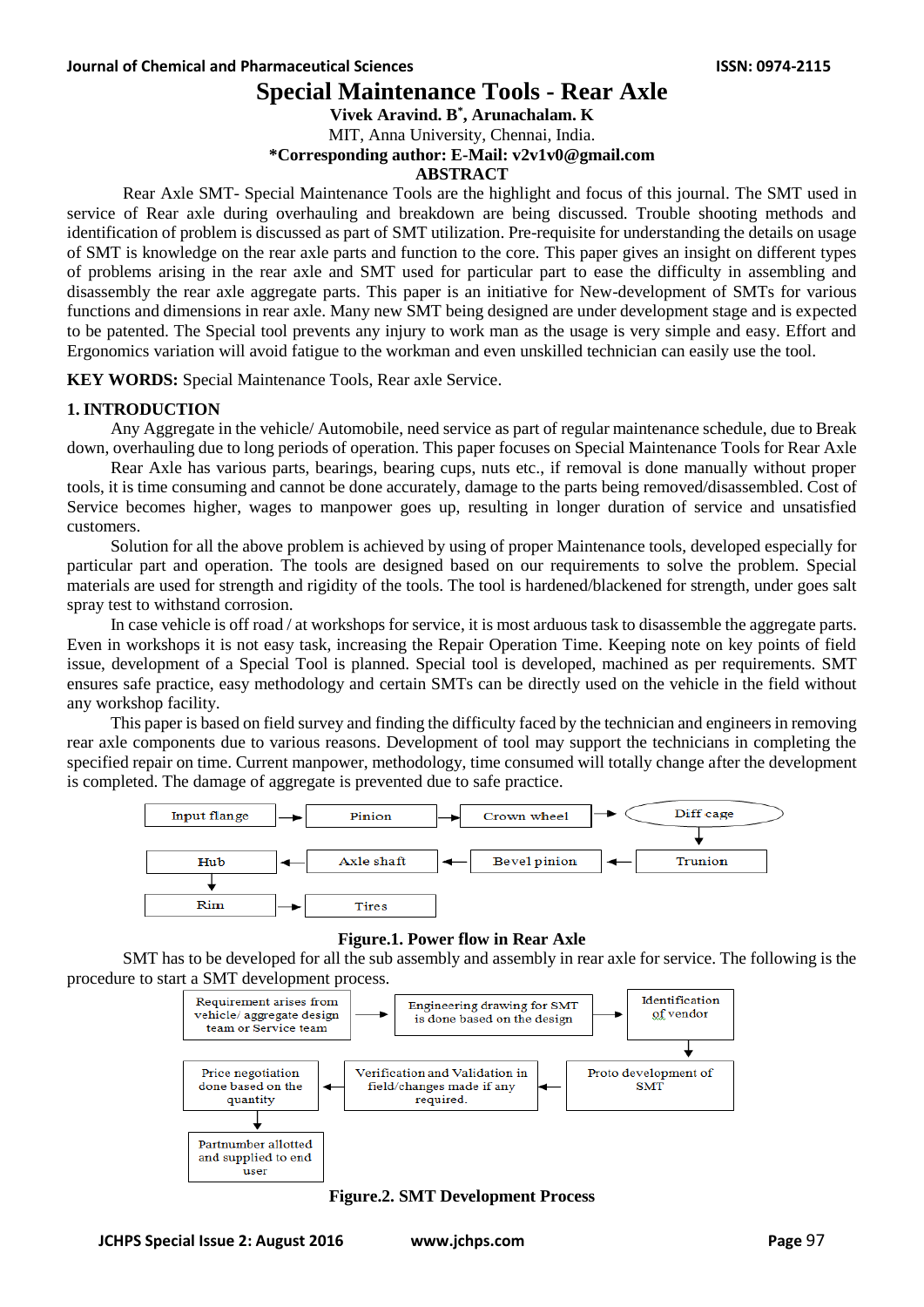### **Journal of Chemical and Pharmaceutical Sciences ISSN: 0974-2115**

**Settings and Adjustments in Rear Axle:** SMTs are required even for some Settings and Adjustments. The following are settings and adjustments required in rear axle.

- a. Drive Pinion Preload,
- b. Main Differential Bearing Preload
- c. Ring Gear Run out
- d. Ring Gear Back lash
- e. Thrust screw clearance
- f. Oil seal flange and bearing case clearance
- g. Input shaft and Output shaft end play
- h. Bearing Preload on Output Shaft

 Back Lash is given for Lubrication between crown and pinion. A Special Tool is used for adjustment. It is done by adjusting the crown wheel towards or away from the pinion. Back lash is measured by suitable dial gauge and magnetic stands.

 Pinion is preloaded to take the load without deflection from Propeller and transfer without any delay to crown wheel. This load tends to deflect crown wheel. Preload is measured with help of advanced machine or by spring balance by addition of different size spacer and torque tightening the nut.

 Thrust screw is provided to prevent crown from deflecting. The adjustments are done with spanner and screw driver in such a way that thrust screw does not touch the crown wheel.

Shim Thickness Calculation

• Any Number on the crown; Example  $(+,-Y)$ , The same number is Added or Subtracted to the standard pack

New Number of New set of Crown is noted. It may be  $(+/- X)$ . It is added or subtracted to the standard pack. **Trouble Shooting of Rear axle:** Noise from Differential

- Prolonged Operation: Worn out gears, Worn out Bearings, Worn out Thrust washer, Worn out diff gear
- Material: Crown Pinion Mismatch, Non- Genuine parts
- Method: Poor Backlash humming noise, Over Backlash grinding noise, Less preload crown bearing

Maintenance: Insufficient lubrication (quality, quantity, contamination), foreign material inside, Propeller shaft flange bolts loose.

## **Loss of Preload Pinion Bearing:**

- Others: Not using Proper tools to check preload, Technician not trained
- Material: Poor quality bearing, Non Genuine Parts, Wear on bearing
- Method: Distance piece parallelism not maintained, Insufficient torque tightening Correct amount of preload not set
- Maintenance: Pinion Nut not tightened periodically, Lack of Lubrication

Crown Wheel and Pinon Tooth Breakage

- Bearing Seizure
- Material
- Crown wheel pinion unmatched set, Foreign material inside, Stuck up ring nut, Nose bearing not fitted
- Method: Shim selection wrong, improper preload, Improper Back lash, Improper tooth contact.
- Maintenance: Insufficient lubrication, Pinion nut not tightened periodically

## **Inspected failure mode Analysis**

- $\checkmark$  Fracture of Ring gear teeth at tooth heel or toe,
- $\checkmark$  Scored or scuffed ring and pinion gear teeth,
- $\checkmark$  Overheated ring and Pinion gear teeth,
- $\checkmark$  Look for discoloration of the gear teeth,
- $\checkmark$  Pitted drive pinion teeth, Bent axle housing,
- $\checkmark$  Leaking oil seal.
- $\checkmark$  Excessive end yoke spline looseness,
- $\checkmark$  Fatigue fracture of the pinion gear teeth, Look for clear cut wavy fracture lines,
- $\checkmark$  Fracture of differential side gears and Pinion mates
- $\checkmark$  Scoring / seizure of cross shaft arms and pinion mate gears
- $\checkmark$  Worn side gear splines
- $\checkmark$  Twisted or broken axle shaft
- Fractured axle shaft at the flange**.**

When all these failure occur, there are certain cases the correction and rectification can be done by settings or without any disassembly. In case of Major Failures the rear axle components need to be disassembled, in such cases the Special Maintenance tools – SMT comes into the picture.

## **Special Tools for Rear Axle Service & Its Importance**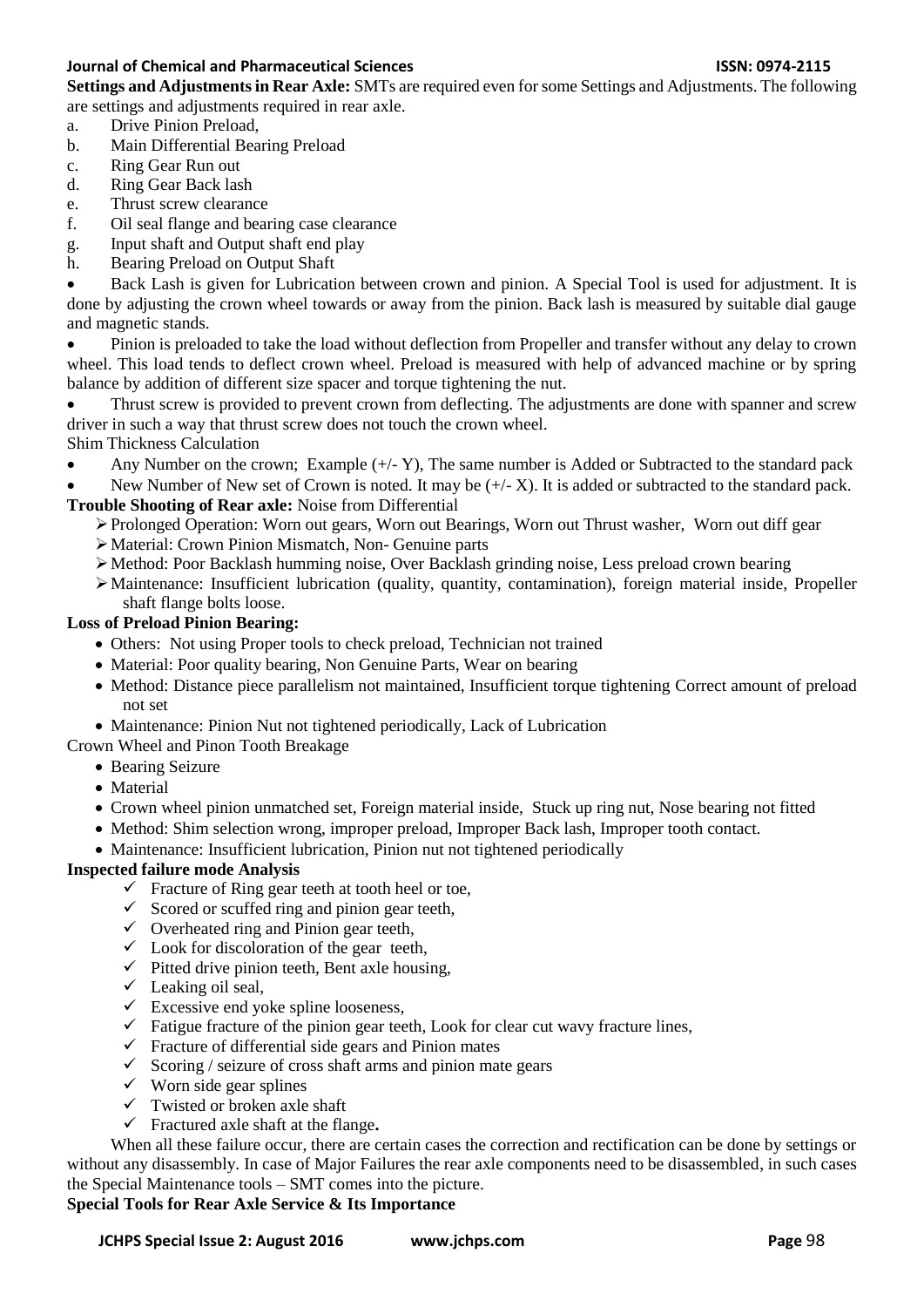## **Journal of Chemical and Pharmaceutical Sciences ISSN: 0974-2115 Use of SMT**

- Avoid damage to disassembling parts Cost Reduction
- **•** Quick Completion of Disassembly/Assembly Time Saved
- Safe Working Method Avoid worker Fatigue
- Easy to Operate with any component/ parts
- Better Ergonomics
- There are many Special tools used for RA some of them are

## **SMT used for Rear Axle Assembly:**

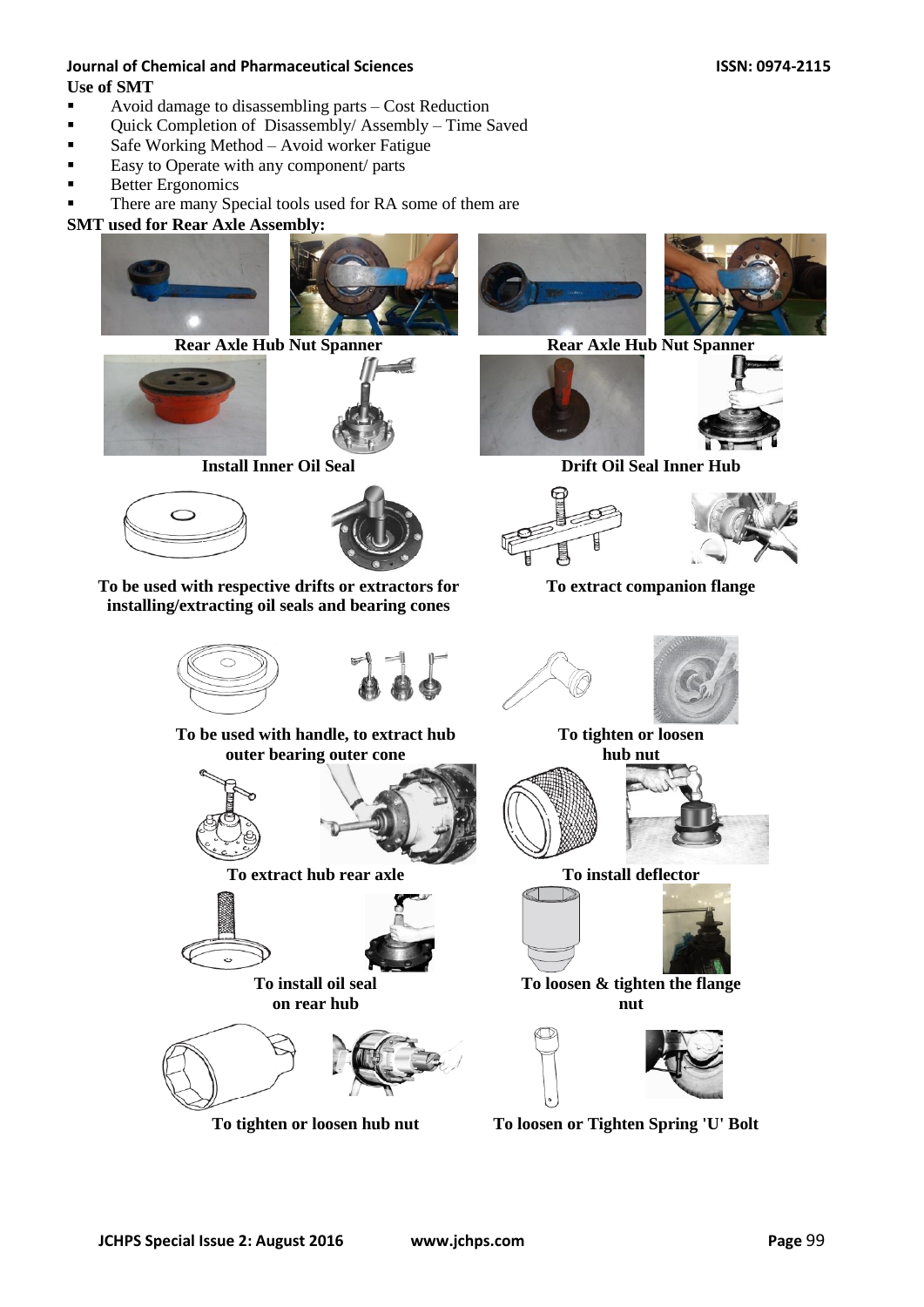

**To remove hub from axle**



**To loosen & tighten the flange To install spigot brg**